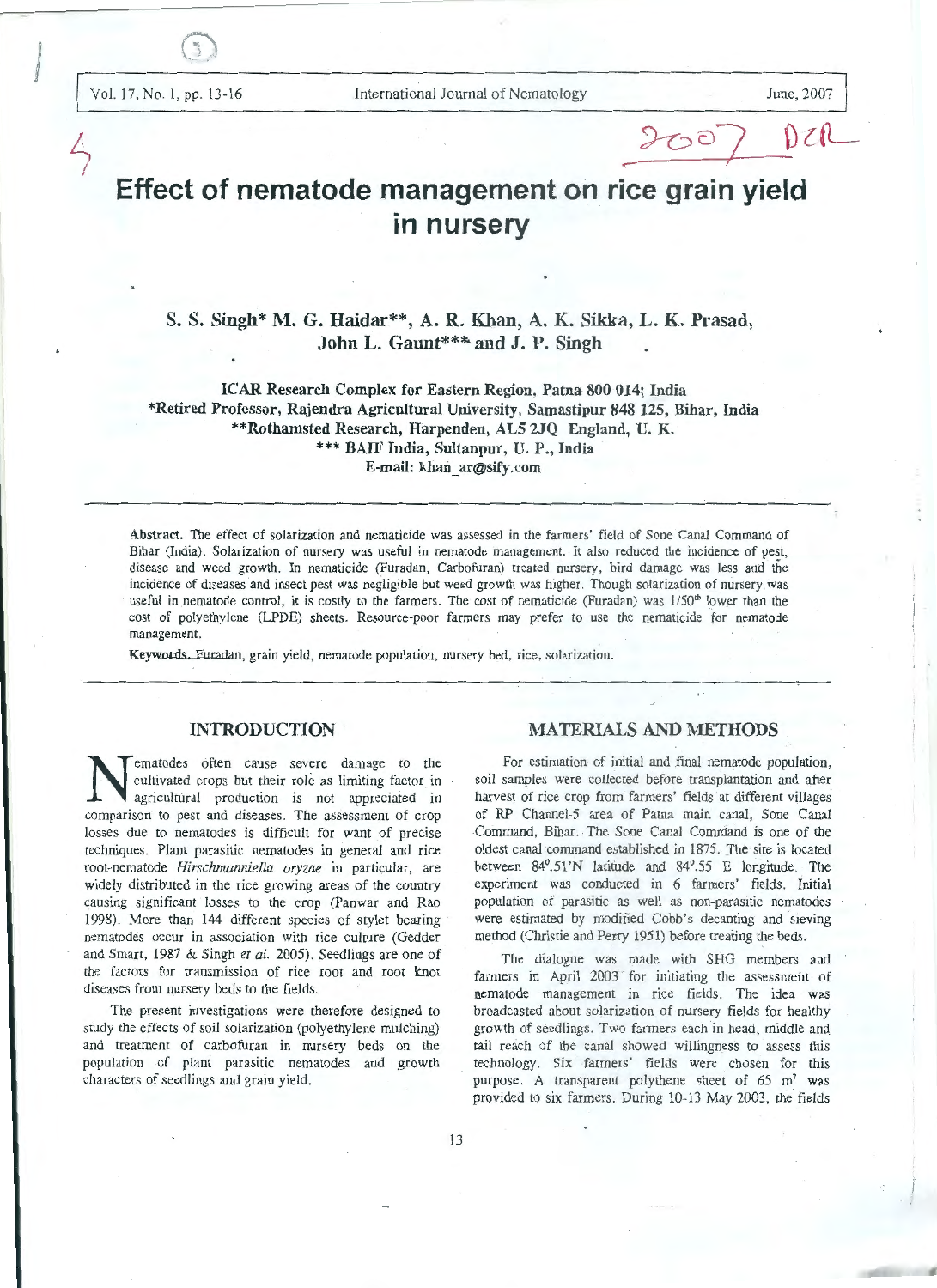| Treatment            | Nematode population/100g soil |                               |                                    |                                 |                          |                           |           |        |  |
|----------------------|-------------------------------|-------------------------------|------------------------------------|---------------------------------|--------------------------|---------------------------|-----------|--------|--|
|                      | Hirsch.<br>manniella          | Meloido-<br>gyne<br>incognita | Tylencho-<br>rhynchus<br>mashhoodi | Helicoty-<br>lenchus<br>indicus | Hoplolaimus<br>indicus   | <b>Total</b><br>parasitic | Saprozoic | Total  |  |
| Initial              | 92.5                          | 5                             | 305.15                             | 42.0                            | 10.0                     | 455.0                     | 752.5     | 1207.5 |  |
| Solarization         | $\overline{\phantom{a}}$      | ٠                             | 55.8                               | $\frac{1}{2}$                   | $\overline{\phantom{0}}$ | 55.8                      | 342.5     | 398.3  |  |
| Furadan              | $\overline{\phantom{a}}$      | $\rightarrow$                 | 40.5                               | $\overline{a}$                  | $\cdot$ .                | 40.5                      | 290.0     | 330.5  |  |
| Untreated<br>control | 147.0                         | 2.8                           | 336.0                              | 53.4                            | 34.5                     | 573.7                     | 836.8     | 1410.5 |  |

Table 1. Efficacy of nursery bed treatments for the control of nematodes of rice seedlings.

*(a) Species-wise nematode population/IOOg soil (Average of 12farmers' fields).* 

### *(b) Growth characters of seedlings*

| Treatment         | Nematode population/ | <b>Height of seedlings</b> | Weight of green seedlings |
|-------------------|----------------------|----------------------------|---------------------------|
|                   | $100g$ soil          | $\mathbf{cm}$              | g                         |
| Initial           | 455.0                |                            |                           |
| Solarization      | 55.8                 | 41.0                       | 32.3                      |
|                   | $(-87.7)$            | $(+20.6)$                  | $(+59.1)$                 |
| Furadan           | 40.5                 | 38.7                       | 29.3                      |
|                   | $(-91.1)$            | (13.8)                     | $(+44.3)$                 |
| Untreated control | 573.7<br>$(+26.1)$   | 34.0                       | 20.3                      |
| $CD$ at $5\%$     | 424.25209            | 6.78115                    | 2.05417                   |

Table 2. Effect of nursery field solarization and nematicide treatment on grain yield of rice in RP Channel -5, Patna Main Canal of Sone Command.

| Date of nursery sowing | Variety         | Grain yield (q/ha)      |                                                              |         |  |  |
|------------------------|-----------------|-------------------------|--------------------------------------------------------------|---------|--|--|
|                        |                 | Solarized field nursery | Furadan used<br>nursery                                      | Control |  |  |
| $30$ June $2003$       | <b>MTU 7029</b> | 59.00 (7.2)             | 61.11(11.1)                                                  | 55.00   |  |  |
| 22 June 2003           | <b>MTU 7029</b> | 61.00(8.9)              | 58.00(3.6)                                                   | 56.00   |  |  |
| 27 June 2003           | MTU 7029        | 55.55(6.4)              | 54.44(4.2)                                                   | 52.22   |  |  |
| 27 June 2003           | <b>MTU 7029</b> | 57.00(7.5)              | 53.00 (0)                                                    | 53.00   |  |  |
| 20 June 2003           | Basmati         | 37.5(7.14)              | 37.5(7.14)                                                   | 35.00   |  |  |
| 20 June 2003           | Basmati         | 35.2(0.57)              | 36.00(2.85)                                                  | 35.00   |  |  |
|                        |                 |                         | Percent increase yield over coutrol are given in parenthesis |         |  |  |

were irrigated and polyethylene sheets was placed and air-tightened. Four weeks after solarization the sheets were removed and fields were sown for rice nursery. At the same time in parallel field, the nematicide carbofuran (Furadan 3G)  $@$  3g/m<sup>2</sup> was used in 65 m<sup>2</sup> area in order to compare the effects of application of nematicide and solarization. Rice seedlings raised under three different conditions (solarized, carbofuran treated and control) were transplanted in main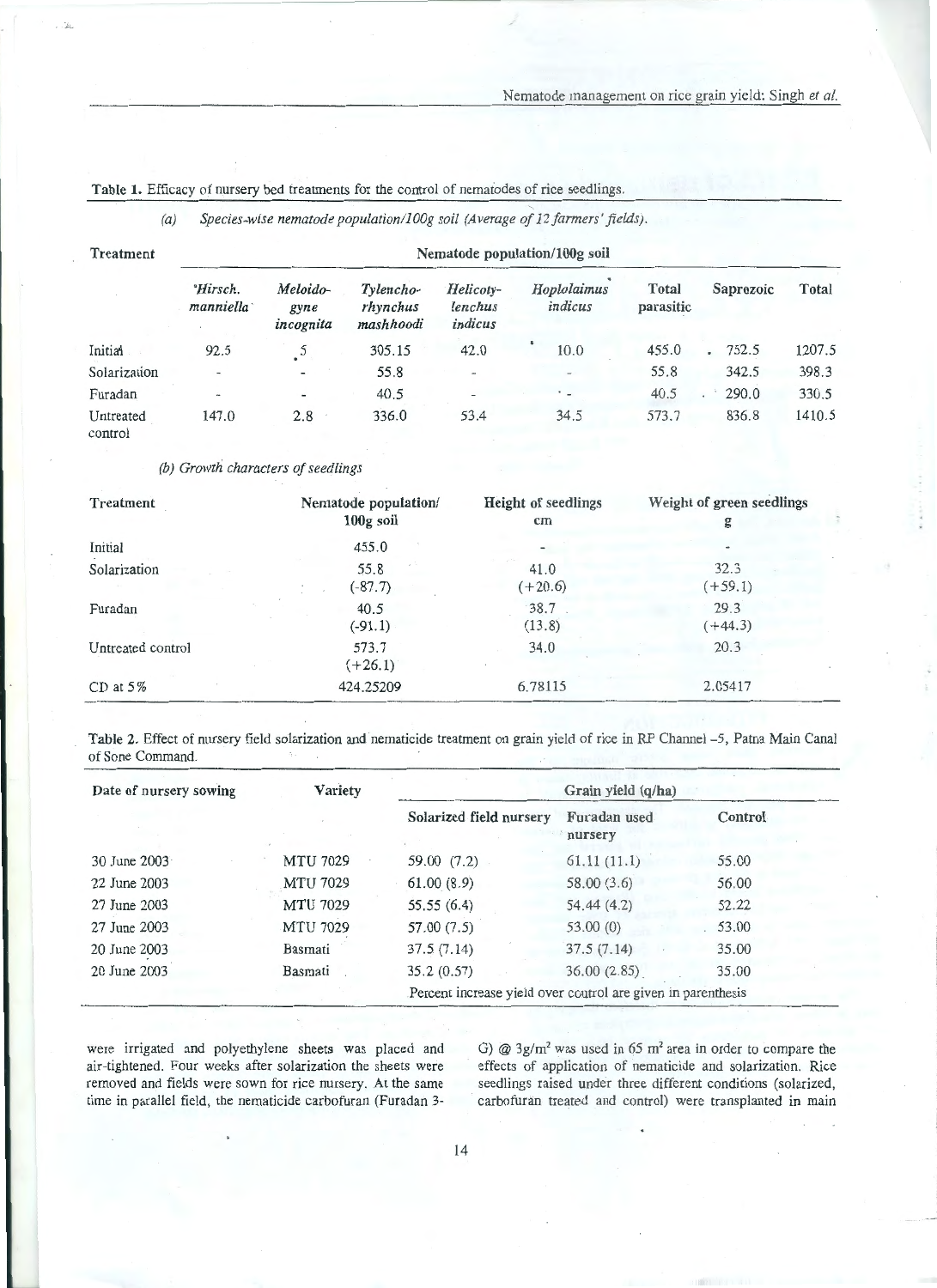Table 3. Farmers' opinion about solarized and Furadan treated rice nursery fields

#### Solarized nursery field

#### Nursery time opinion

During nursery, germination is good and weed. and insect pest are negligible. This nursery bed is better than others. Diseases are very less. Plant height is better with more tillering.

#### At crop stage

- Healthy plant
- Very less incidence of insect pests
- Better yield is expected

#### After harvest

- Higher yield
- Costly to afford

#### Furadan treated nursery

- Good germination
- Plant height is good
- Pest attack especially brown plant hopper is negligible.
- Better yield
- Economically under farmers reach

field and observation on grain yield was made. Farmer's response at the time of nursery, crop stage and harvest of rice was also taken under consideration.

## RESULTS AND DISCUSSION

Data in respect of height, green weight of 100 seedlings, grain yield and final nematode population were recorded after 40 days of germination (Table 1). Total average populations of parasitic nematodes were 455 per 100 g soil with *Hirschmanniella oryzae, Meloidogyne incognita, Tylenchorhynchus mashhoodi, Helicotylenchus indicus, Hoplolaimus indicus* among which the first three were the dominant species.

The effect of both the treatments was highly significant and at par with each other in reducing nematode population and increasing growth of seedlings in comparison to untreated control. Total nematode population was reduced by 94.2 and 91.1 per cent in solarized and carbofuran treated beds respectively. Except for T. *mashhoodi* none of the parasitic forms were found in soil in both the treatments after 40 days of treatments of the beds. While in untreated (control) 26.1 per cent increase in population was observed.

Corresponding with the decrease in nematode population there was increase in height and weight of seedlings by 20.6 and 59.1 per cent in solarized beds and 13.8 and 44.3 per cent

in carbofuran treated beds. Somewhat similar observations were recorded by other workers for the control of nematodes of rice in nursery beds (Panwar and Rao, 1998). Uniform germination, better seedling growth, less incidence of weeds and insect pests were observed in solarized nursery fields.

Solarization is a method of heating of thee soil's surface by using transparent low-density polyethylene (LDPE) film sheets placed on the soil's surface to trap the solar radiation. This raises the soil temperature to a level lethal for many soil borne pathogens. Khan *et al.,* 2003 reported the lowest microbes in solarized fields due to increased soil temperature. In Furadan treated nursery fields, there was no effect on weed population but fewer incidences of other pest against control fields. The crop vigour was better in solarized field nursery. There was increase in grain yield by 7-8 per cent due to nursery field solarization and 3-5 per cent due to Furadan application in nursery field (Table 2). The parasitic nematodes in solarized nursery field were found to be 500/litre soil as compared to 750 in carbofuran (Furadan) treated field and 2200 in control plot (John Bridge, unpublished).

According to farmers' perception, in solarized field there was less weed incidence and few incidences of False Smut, although it was lower than that in the control. In the Furadan treated field nursery, bird damage was less and the incidence of diseases and insect pest was negligible. Farmers' opinion